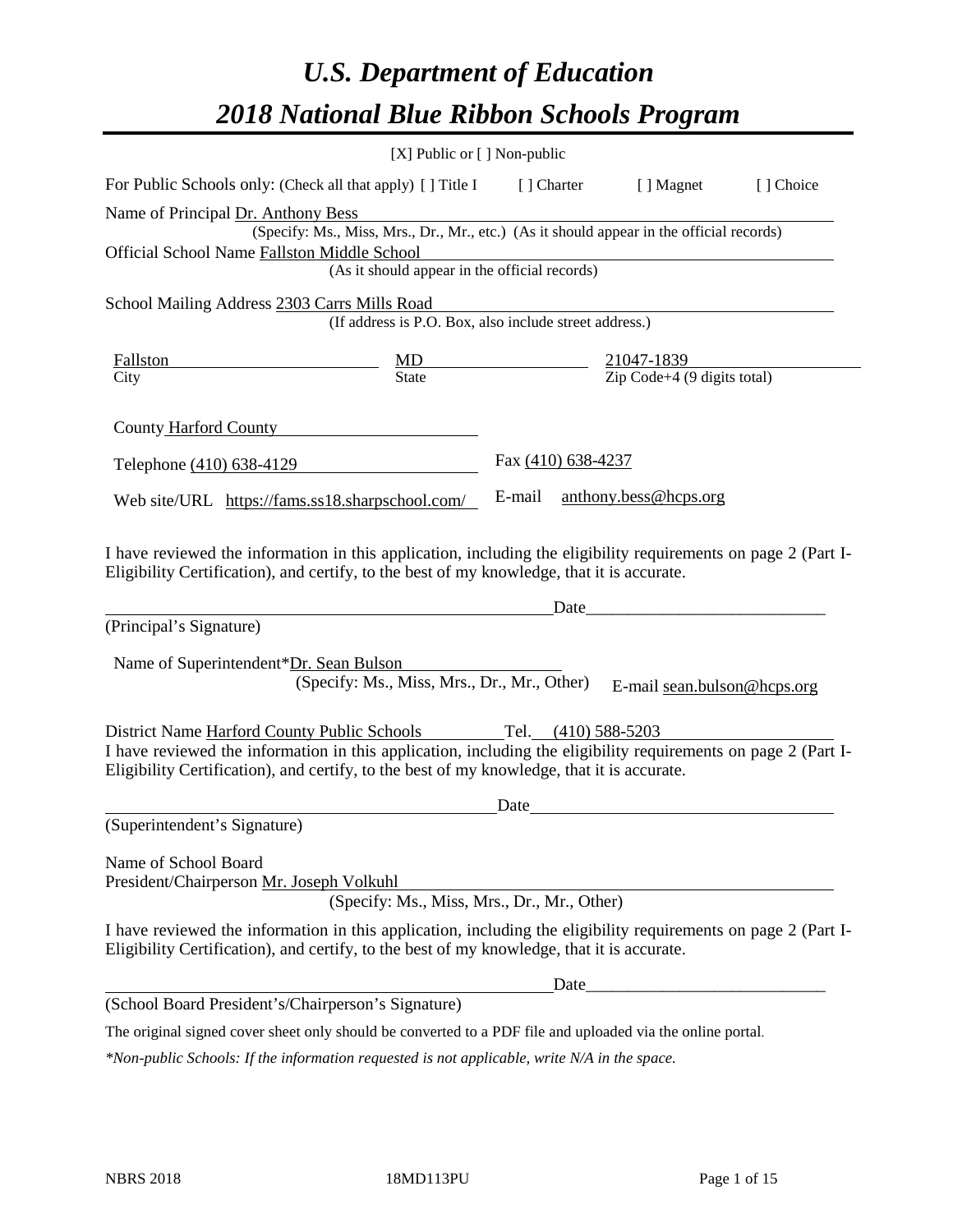The signatures on the first page of this application (cover page) certify that each of the statements below, concerning the school's eligibility and compliance with U.S. Department of Education and National Blue Ribbon Schools requirements, are true and correct.

- 1. The school configuration includes one or more of grades K-12. (Schools on the same campus with one principal, even a K-12 school, must apply as an entire school.)
- 2. All nominated public schools must meet the state's performance targets in reading (or English language arts) and mathematics and other academic indicators (i.e., attendance rate and graduation rate), for the all students group and all subgroups, including having participation rates of at least 95 percent using the most recent accountability results available for nomination.
- 3. To meet final eligibility, all nominated public schools must be certified by states prior to September 2018 in order to meet all eligibility requirements. Any status appeals must be resolved at least two weeks before the awards ceremony for the school to receive the award.
- 4. If the school includes grades 7 or higher, the school must have foreign language as a part of its curriculum.
- 5. The school has been in existence for five full years, that is, from at least September 2012 and each tested grade must have been part of the school for the past three years.
- 6. The nominated school has not received the National Blue Ribbon Schools award in the past five years: 2013, 2014, 2015, 2016, or 2017.
- 7. The nominated school has no history of testing irregularities, nor have charges of irregularities been brought against the school at the time of nomination. The U.S. Department of Education reserves the right to disqualify a school's application and/or rescind a school's award if irregularities are later discovered and proven by the state.
- 8. The nominated school has not been identified by the state as "persistently dangerous" within the last two years.
- 9. The nominated school or district is not refusing Office of Civil Rights (OCR) access to information necessary to investigate a civil rights complaint or to conduct a district-wide compliance review.
- 10. The OCR has not issued a violation letter of findings to the school district concluding that the nominated school or the district as a whole has violated one or more of the civil rights statutes. A violation letter of findings will not be considered outstanding if OCR has accepted a corrective action plan from the district to remedy the violation.
- 11. The U.S. Department of Justice does not have a pending suit alleging that the nominated school or the school district as a whole has violated one or more of the civil rights statutes or the Constitution's equal protection clause.
- 12. There are no findings of violations of the Individuals with Disabilities Education Act in a U.S. Department of Education monitoring report that apply to the school or school district in question; or if there are such findings, the state or district has corrected, or agreed to correct, the findings.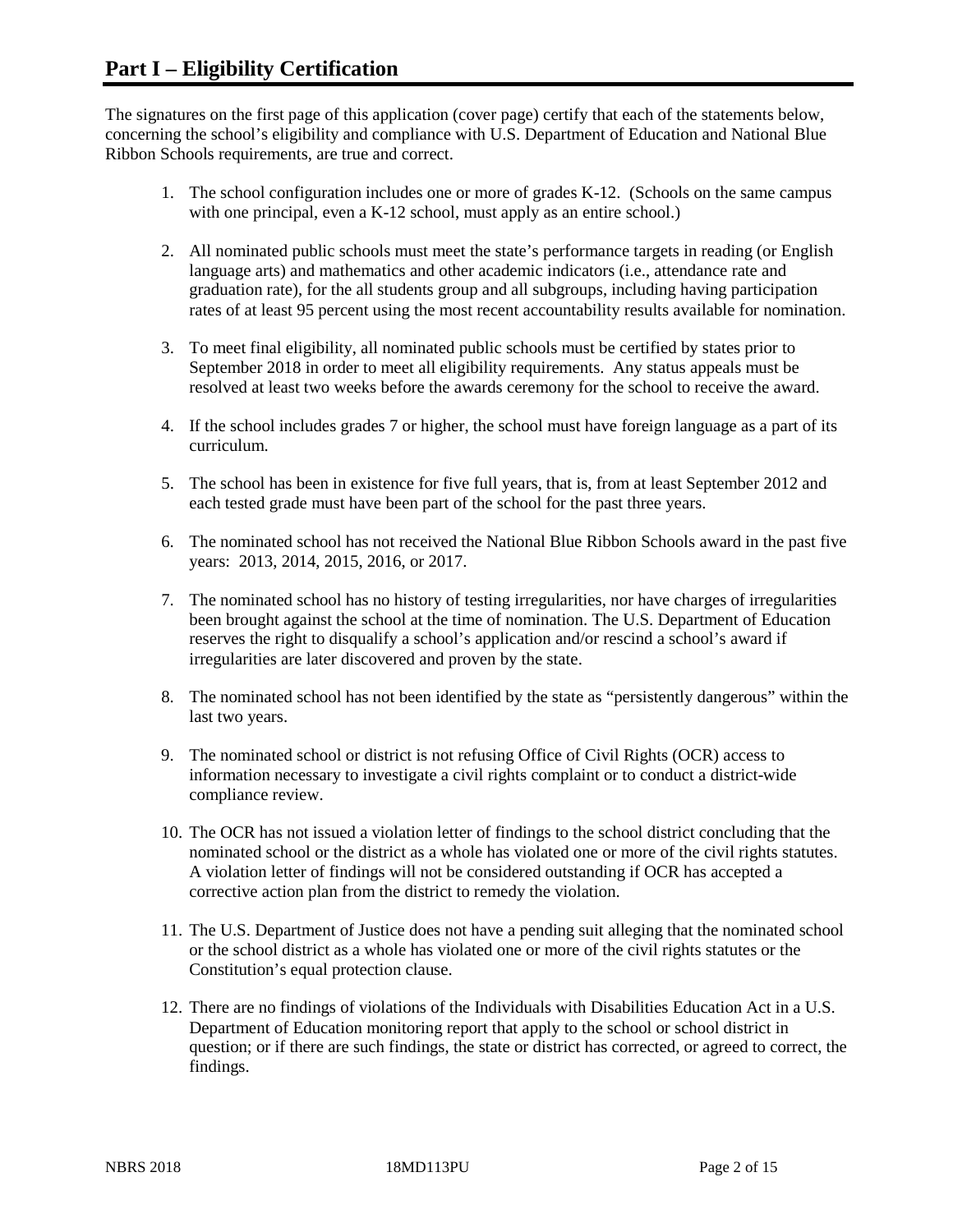# **PART II - DEMOGRAPHIC DATA**

#### **Data should be provided for the most recent school year (2017-2018) unless otherwise stated.**

#### **DISTRICT**

1. Number of schools in the district  $\frac{33}{25}$  Elementary schools (includes K-8) (per district designation): 10 Middle/Junior high schools 10 High schools 1 K-12 schools

54 TOTAL

**SCHOOL** (To be completed by all schools)

2. Category that best describes the area where the school is located:

[] Urban or large central city [X] Suburban [] Rural or small city/town

3. Number of students as of October 1, 2017 enrolled at each grade level or its equivalent in applying school:

| Grade                           | # of         | # of Females | <b>Grade Total</b> |
|---------------------------------|--------------|--------------|--------------------|
|                                 | <b>Males</b> |              |                    |
| <b>PreK</b>                     | 0            | $\Omega$     | 0                  |
| K                               | 0            | 0            | 0                  |
| 1                               | 0            | 0            | 0                  |
| 2                               | 0            | 0            | 0                  |
| 3                               | 0            | 0            | 0                  |
| 4                               | 0            | 0            | 0                  |
| 5                               | 0            | 0            |                    |
| 6                               | 158          | 172          | 330                |
| 7                               | 151          | 148          | 299                |
| 8                               | 148          | 156          | 304                |
| 9                               | 0            | 0            | 0                  |
| 10                              | 0            | 0            | 0                  |
| 11                              | 0            | 0            | 0                  |
| 12 or higher                    | 0            | 0            | 0                  |
| <b>Total</b><br><b>Students</b> | 457          | 476          | 933                |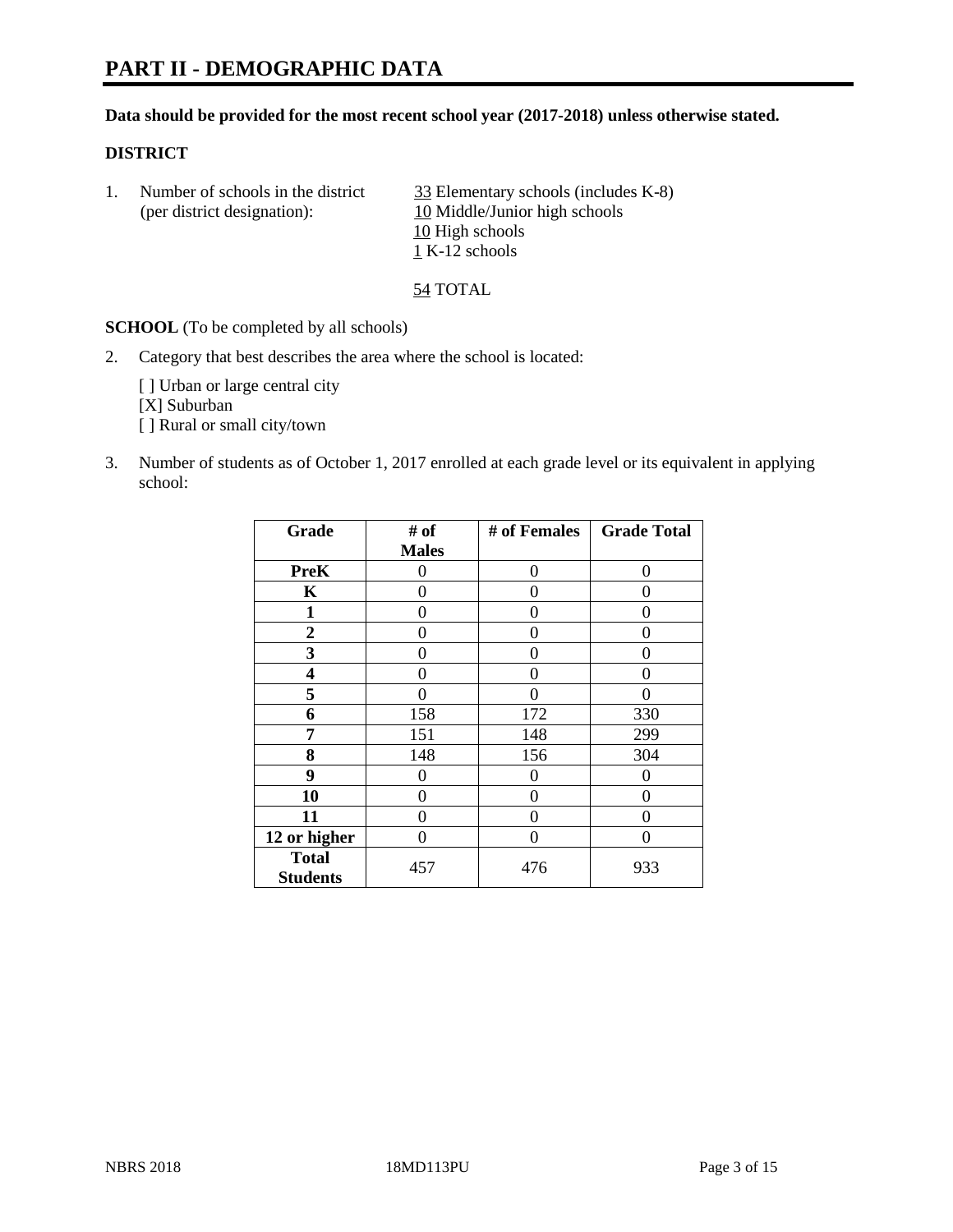4. Racial/ethnic composition of  $1\%$  American Indian or Alaska Native the school: 1 % Asian

 % Black or African American % Hispanic or Latino % Native Hawaiian or Other Pacific Islander 87 % White % Two or more races **100 % Total**

(Only these seven standard categories should be used to report the racial/ethnic composition of your school. The Final Guidance on Maintaining, Collecting, and Reporting Racial and Ethnic Data to the U.S. Department of Education published in the October 19, 2007 *Federal Register* provides definitions for each of the seven categories.)

5. Student turnover, or mobility rate, during the 2016 – 2017 school year: 5%

If the mobility rate is above 15%, please explain.

This rate should be calculated using the grid below. The answer to (6) is the mobility rate.

| <b>Steps For Determining Mobility Rate</b>         | Answer |
|----------------------------------------------------|--------|
| (1) Number of students who transferred to          |        |
| the school after October 1, 2016 until the         | 21     |
| end of the 2016-2017 school year                   |        |
| (2) Number of students who transferred             |        |
| <i>from</i> the school after October 1, 2016 until | 19     |
| the end of the 2016-2017 school year               |        |
| (3) Total of all transferred students [sum of      |        |
| rows $(1)$ and $(2)$ ]                             | 40     |
| (4) Total number of students in the school as      |        |
| of October 1, 2016                                 | 874    |
| (5) Total transferred students in row (3)          |        |
| divided by total students in row (4)               | 0.05   |
| $(6)$ Amount in row $(5)$ multiplied by 100        | 5      |

6. English Language Learners (ELL) in the school:  $0\%$ 

3 Total number ELL

Specify each non-English language represented in the school (separate languages by commas):

7. Students eligible for free/reduced-priced meals: 8 % Total number students who qualify:  $\frac{76}{6}$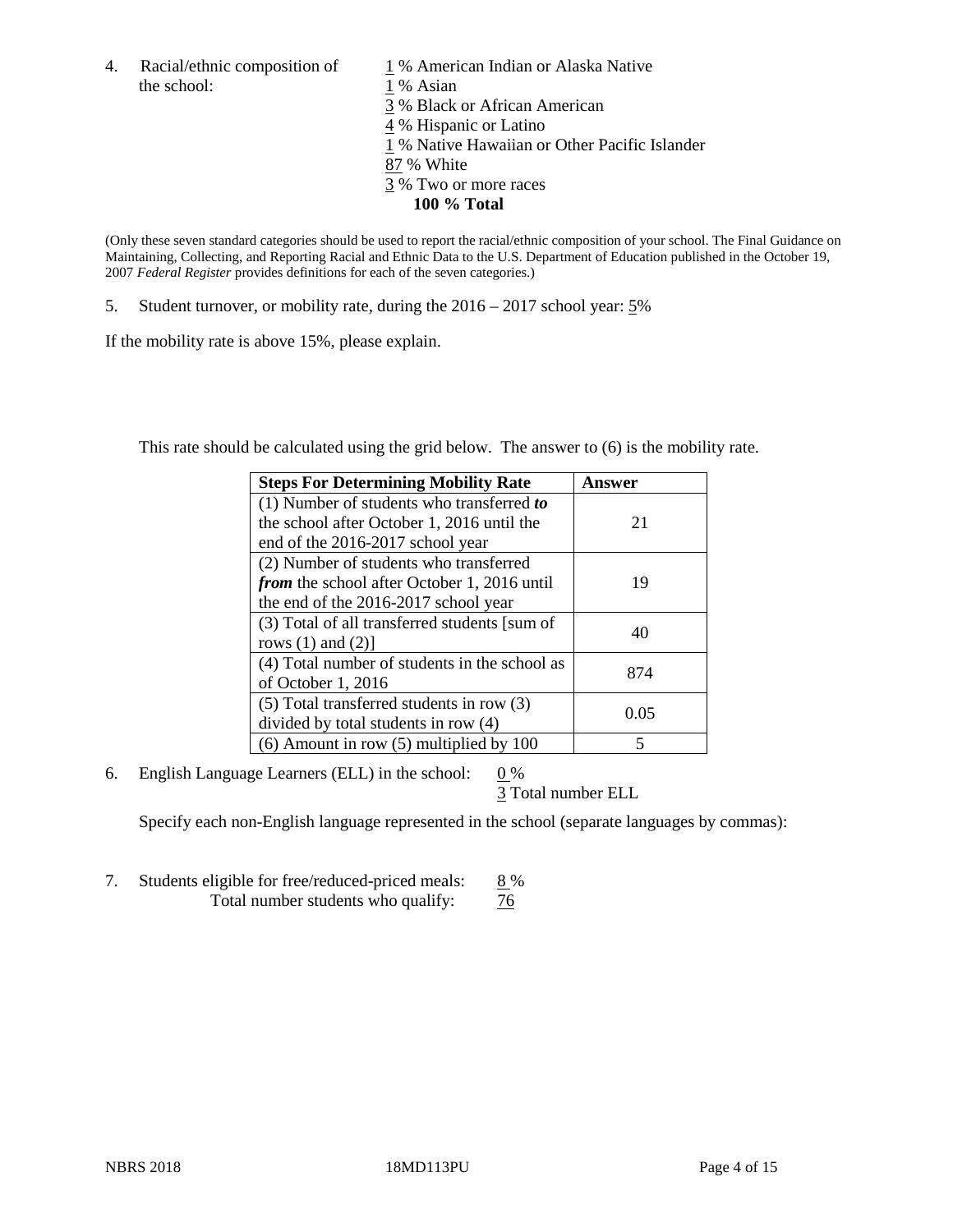78 Total number of students served

Indicate below the number of students with disabilities according to conditions designated in the Individuals with Disabilities Education Act. Do not add additional conditions. It is possible that students may be classified in more than one condition.

| 7 Autism                  | 7 Multiple Disabilities                 |
|---------------------------|-----------------------------------------|
| 0 Deafness                | 0 Orthopedic Impairment                 |
| 0 Deaf-Blindness          | 13 Other Health Impaired                |
| 0 Developmentally Delayed | 37 Specific Learning Disability         |
| 1 Emotional Disturbance   | 2 Speech or Language Impairment         |
| 0 Hearing Impairment      | 0 Traumatic Brain Injury                |
| 1 Intellectual Disability | 0 Visual Impairment Including Blindness |

- 9. Number of years the principal has been in her/his position at this school:  $2$
- 10. Use Full-Time Equivalents (FTEs), rounded to nearest whole numeral, to indicate the number of school staff in each of the categories below:

|                                                                                                                                                                                                                                | <b>Number of Staff</b> |
|--------------------------------------------------------------------------------------------------------------------------------------------------------------------------------------------------------------------------------|------------------------|
| Administrators                                                                                                                                                                                                                 | 3                      |
| Classroom teachers including those<br>teaching high school specialty<br>subjects, e.g., third grade teacher,<br>history teacher, algebra teacher.                                                                              | 35                     |
| Resource teachers/specialists/coaches<br>e.g., reading specialist, science coach,<br>special education teacher, technology<br>specialist, art teacher, etc.                                                                    | 24                     |
| Paraprofessionals under the<br>supervision of a professional<br>supporting single, group, or classroom<br>students.                                                                                                            | 7                      |
| Student support personnel<br>e.g., guidance counselors, behavior<br>interventionists, mental/physical<br>health service providers,<br>psychologists, family engagement<br>liaisons, career/college attainment<br>coaches, etc. | 5                      |

11. Average student-classroom teacher ratio, that is, the number of students in the school divided by the FTE of classroom teachers, e.g.,  $22:1$  27:1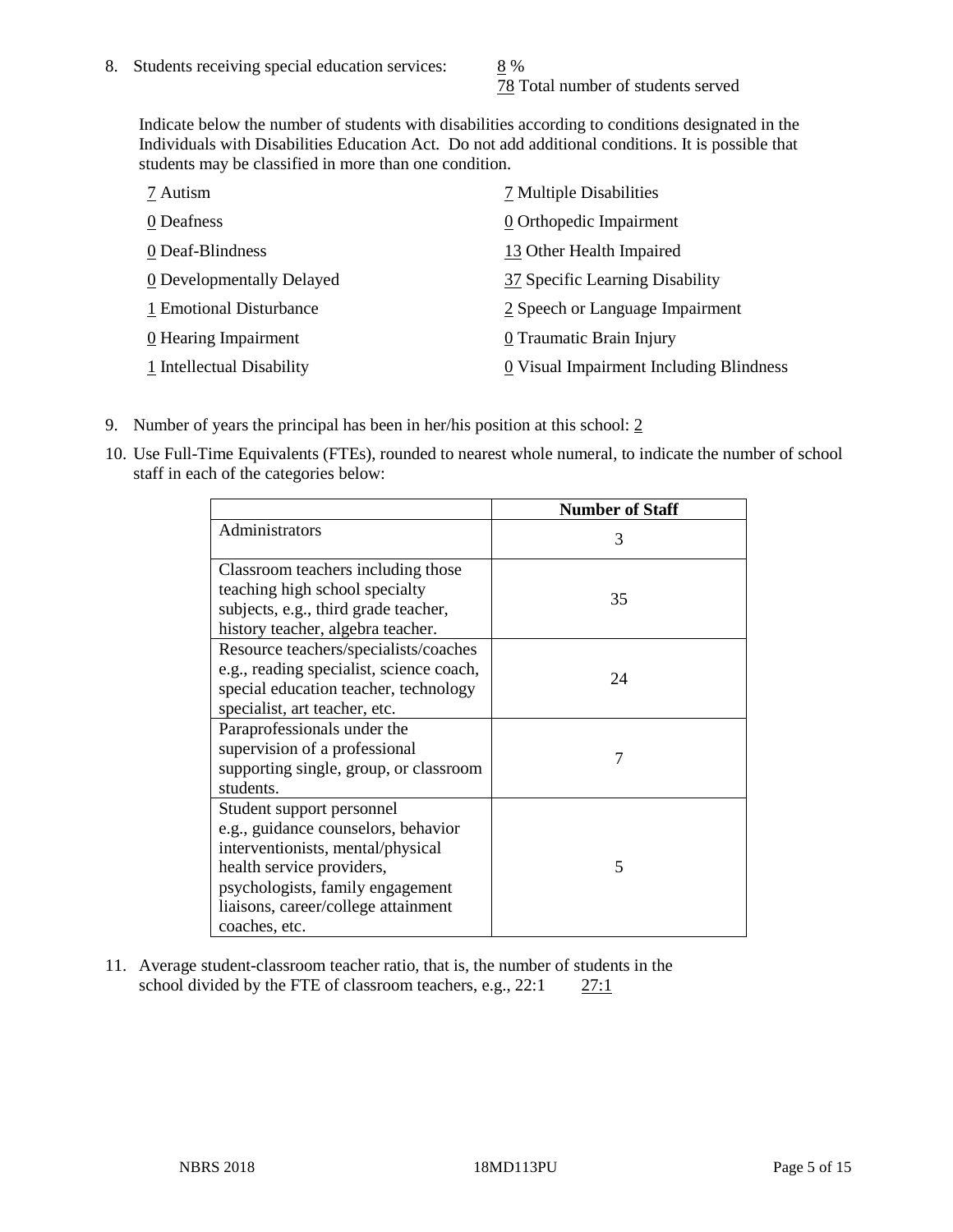12. Show daily student attendance rates. Only high schools need to supply yearly graduation rates.

| <b>Required Information</b> | 2016-2017 | 2015-2016 | $12014 - 2015$ | 2013-2014 | 2012-2013 |
|-----------------------------|-----------|-----------|----------------|-----------|-----------|
| Daily student attendance    | 95%       | 95%       | 95%            | 95%       | 95%       |
| High school graduation rate | 0%        | 0%        | 0%             | 9%        | 0%        |

#### 13. **For high schools only, that is, schools ending in grade 12 or higher.**

Show percentages to indicate the post-secondary status of students who graduated in Spring 2017.

| <b>Post-Secondary Status</b>                  |              |
|-----------------------------------------------|--------------|
| Graduating class size                         |              |
| Enrolled in a 4-year college or university    | 0%           |
| Enrolled in a community college               | 0%           |
| Enrolled in career/technical training program | 0%           |
| Found employment                              | 0%           |
| Joined the military or other public service   | 0%           |
| Other                                         | $\gamma_{0}$ |

14. Indicate whether your school has previously received a National Blue Ribbon Schools award. Yes No X

If yes, select the year in which your school received the award.

15. In a couple of sentences, provide the school's mission or vision statement.

To promote excellence in instruction and teaching for a community of life-long learners in the 21st Century.

16. **For public schools only**, if the school is a magnet, charter, or choice school, explain how students are chosen to attend.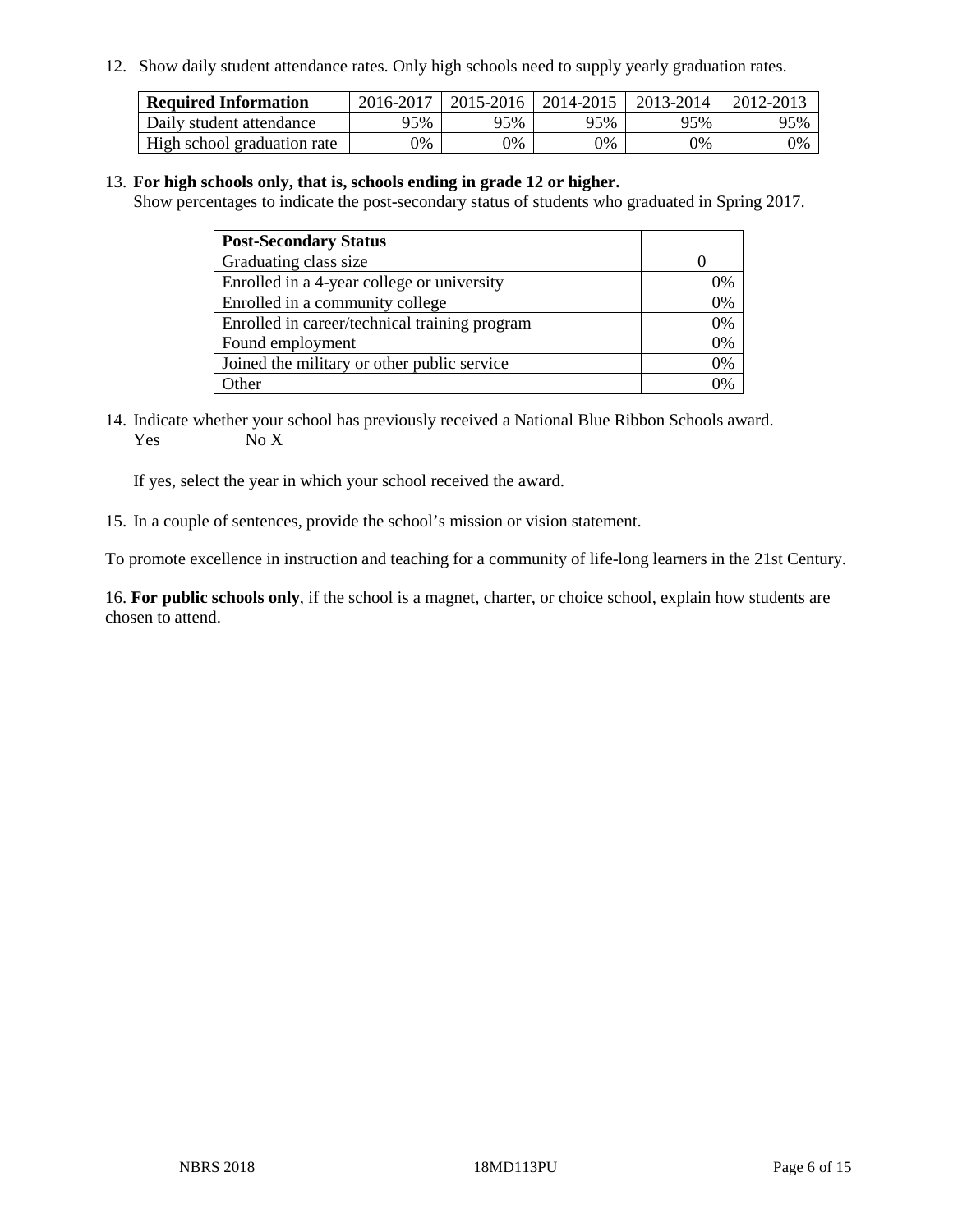# **PART III – SUMMARY**

The combination of challenging curriculum implemented by deft practitioners, meaningful staff collaboration, and a supportive community are the foundation for success at Fallston Middle School. The vision of Fallston Middle School is create a learning community that is committed to excellence by providing rigorous, high quality instruction in a safe learning environment that fosters and encourages lifelong learners. Our mission is to promote excellence in instruction and teaching for a community of life-long learners in the 21st century. Our mascot is a cougar cub and there are four principles that guide us in implementing our vision and mission. The four principles are as follows: Communication, Understanding 21st century learning, Building relationships, and Student achievement (CUBS). Located in the western portion of Harford County, Fallston Middle School shares land with Fallston High School. In fact, we were actually part of the high school up until the construction of our school in 1993. Given the close proximity of the two schools, it is only natural that there are times when one school plays host to an event sponsored by the other school. We enjoy a professional, yet cordial, relationship with our high school counterparts and are happy to lend a hand to support their events, as they are for us. While we technically have four elementary feeder schools, the majority of our students come from Youth's Benefit Elementary School.

We provide weekly announcements to our parents, via the Connect5 program, in order to keep our community informed of upcoming events at Fallston Middle School. We have employed a unique approach by having students record the messages whenever possible. In addition to providing a welcome break for the principal, it gives our students an opportunity to develop their public speaking skills.

Fallston Middle School has a strong tradition of community service, something reflected in many of the activities our students engage in. Our students are committed to environmental stewardship and engage in activities such as recycling, as well as identifying and marking storm drains that flow into the Chesapeake Bay. As a community that located within the Bay's watershed, we believe it is critical to maintain practices that support a healthy Chesapeake Bay.

Personal health and wellness are also important to the faculty and staff, at Fallston Middle School. As such, professional development activities always include time for wellness activities. Additionally, our Physical Education Department created a training module that facilitates teachers working out in the fitness lab, after duty hours.Teachers have the option of utilizing the exercise equipment or using the open floor space to engage in aerobic activities.

Fallston Middle School is a school that values diversity, we seek inclusiveness in our academic offerings, and we weave it into the cultural fabric of our school. Whenever possible, we populate classes with heterogeneous combinations of students. We actively promote Respect, Organization, Achievement, and Responsibility (ROAR) and our students embrace the message. Throughout the school years, there are follow-up activities, such as the Kindness Campaign, that reinforce the high expectations we have for our students. We provide much needed social-emotional support to our students through a counseling agency that also works with our largest elementary feeder school and the high school our students will attend.

A new initiative we have undertaken is the Best Buddies Program. The program is run as an afterschool club, with participates actively promoting access and opportunity for our most challenging population of students. The commitment of time, energy, and good will speak well of the staff and students who give freely of themselves to support this worthy effort. These people make Fallston Middle School a great environment for learning.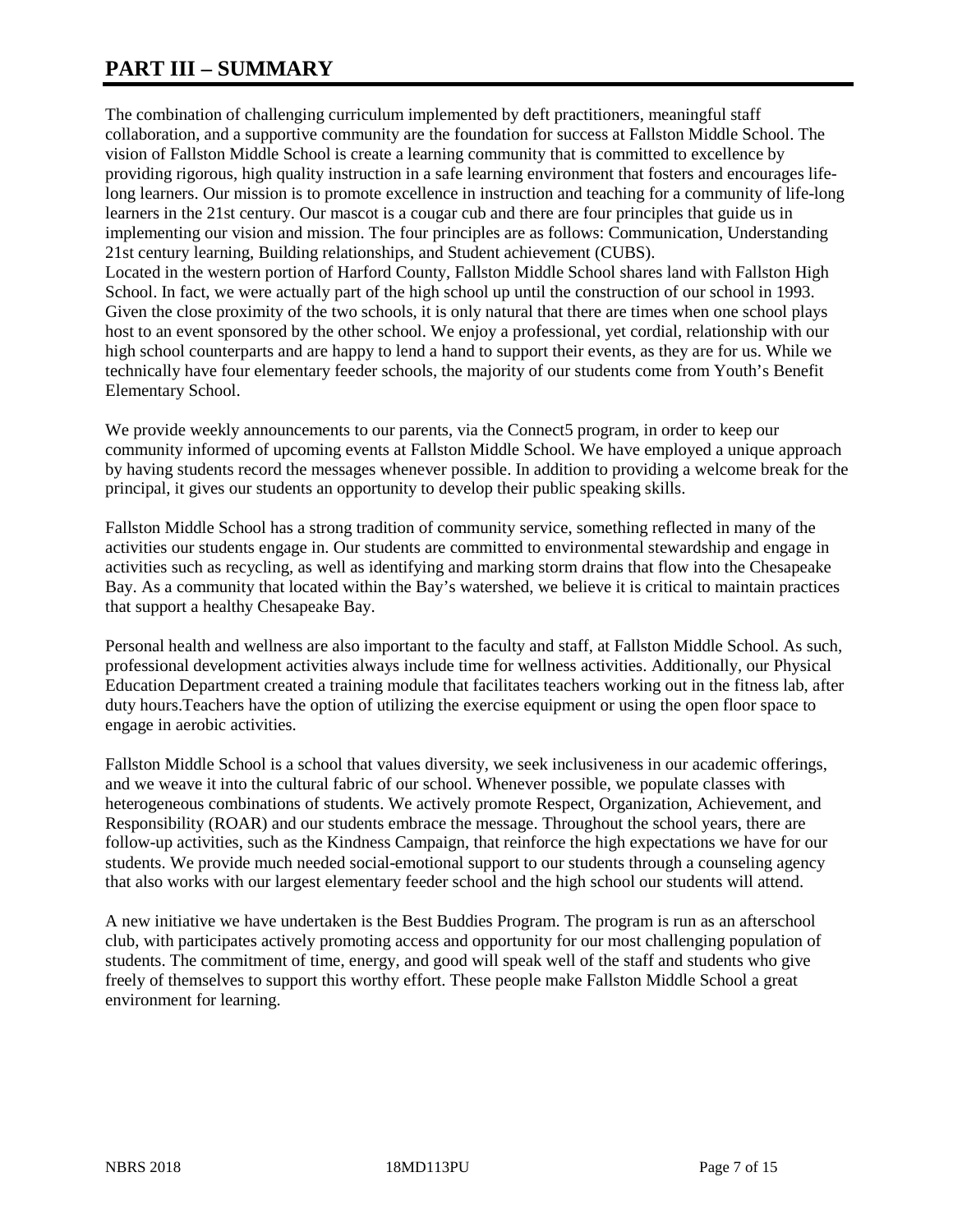# **1. Core Curriculum:**

Fallston Middle School takes a rigorous approach to reading and writing. Teachers select texts that are of an appropriate reading level and interest for our middle school students. We incorporate a variety of text formats to enrich our students' ability to work with all forms of the written word. Students analyze the literary elements of a text and reflect on how the writer's craft contributes to the meaning and enjoyment of the work. Reading strategies emphasized in instruction include close reading, annotation of text, and written response to text-dependent questions. Beyond the reading of a variety of texts, students engage in critical thinking through both student-led class discussion and written response. In an effort to better prepare our students to be college and career ready, students frequently evaluate related texts through discussion and written expression. To meet the needs of struggling students, teachers select and chunk appropriate text, while pairing written text with audio recordings. The itslearning platform allows teachers to differentiate further their instruction by affording students the opportunity to learn/move at their own pace, while engaging interactively with their class/text. We use the new HMH Collections curriculum (both printed text and electronically published) adopted by the Harford County Public Schools English/Language Arts Office. The digital anthology allows students to engage actively with text: highlighting, annotating, and making margin notes. In addition, the digital text addresses the various learning styles and needs of students with differing abilities. This curriculum aligns with the Common Core State Standards and better prepares our students to be college and career ready.

Students at Fallston Middle School are engaged in a rigorous mathematics program rooted in the Maryland College and Career-Ready Standards with a specific emphasis on the Standards of Mathematical Practice. We embed these practices in the instruction of each of the seven course offerings at Fallston Middle School: Math 6, Math 7, Integrated Math 7, Math 8, Pre-Algebra, Algebra I, and Geometry. The emphasis on the Mathematical Practices creates a cohesive program in grades six through eight that encourages students to be critical thinkers and builds proficient mathematicians. We help students in grades six and seven build a solid foundation of basic mathematical skills through the online program First in Math. Students who require remediation are enrolled in an intervention program during the school day through the programs of Front Row in sixth and seventh grades and Navigator in the eighth grade. Students are also encouraged to enroll in the before school peer tutoring or after school high school tutoring programs for additional support if needed. Purposeful placement of students in appropriately challenging courses allows students to find success and challenges them to meet their potential. ommunity involvement is encouraged through Fall and Spring Math Nights.

Our goal in the Science Department is to build students' proficiency and appreciation for science by focusing on having students figure out information instead of just learning about it. Our lessons build a solid conceptual understanding of science, so that students leave us with the ability to critically think and engage in discussions about scientific and technological information. Students are encouraged to ask questions, define problems, design investigations, and engage in critical thinking skills as they analyze and synthesize information using the Claims, Evidence, Reasoning structure applies across all content areas. Fallston Middle School focuses on using inquiry and integrating the three dimensions of the Next Generation Science Standards to teach students concepts in Earth, Life and Physical Sciences. FMS also offers a STEM club and a Science Fair where students can strengthen their inquiry skills and engineering practices. Working with local community organizations allows us to bring in scientists to conduct activities with the STEM club and judge the Science Fair.

Students at Fallston Middle School are engaged in a rigorous social studies program rooted in the Maryland College and Career-Ready Standards with a specific emphasis on the C3 Framework and the Inquiry Arc. Teachers employ inquiry-based strategies that feature higher level questioning. Social Studies teachers at Fallston Middle aim to shape students that are aware of their changing cultural and physical environment; know the past; read, write and think deeply; and act in ways that promote the common good. We know these are all necessary skills for civic life in the 21st century. We strive to foster civil discourse and respectful debate despite varying political viewpoints and perspectives on all relevant social, political, and economic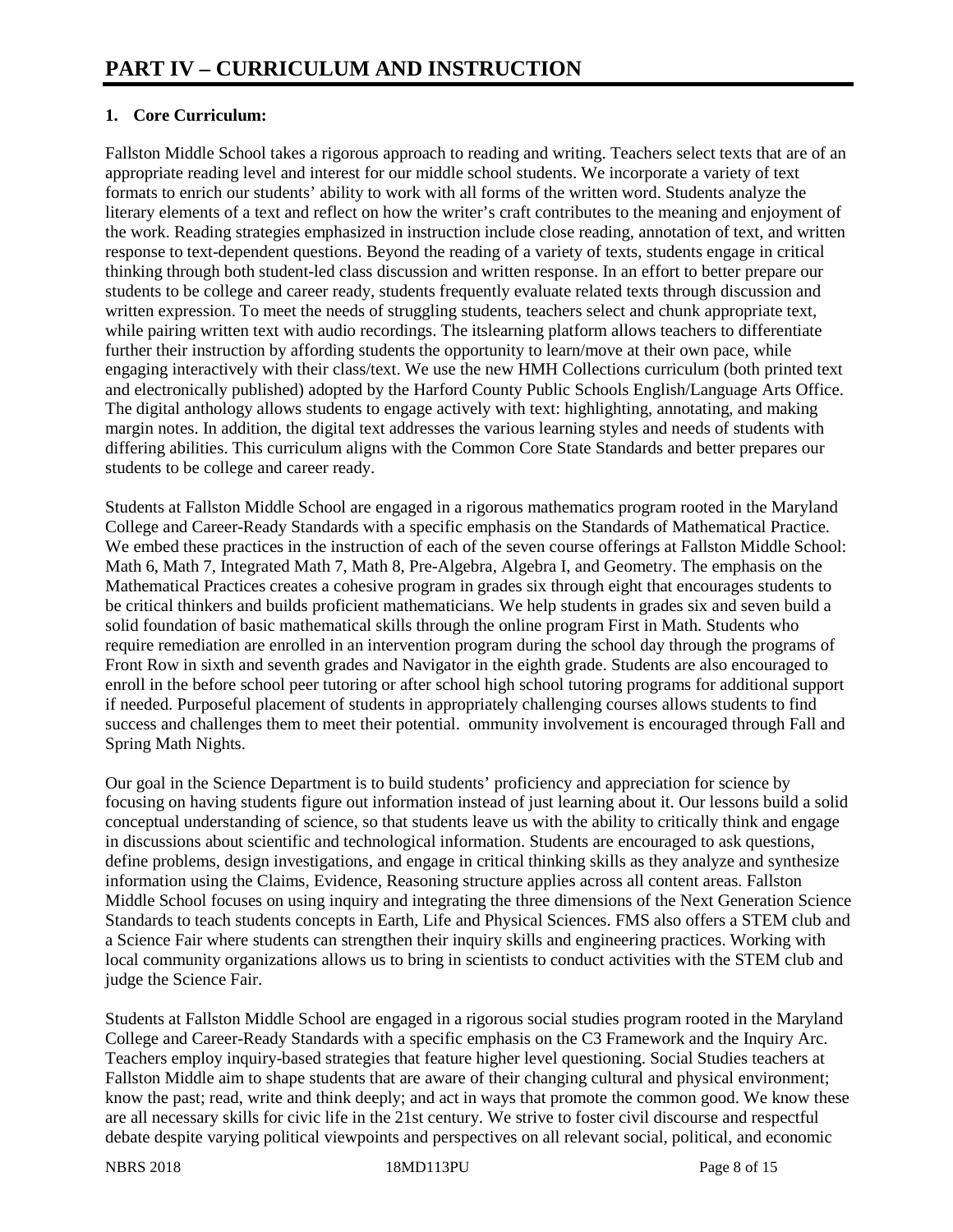issues discussed in the classroom. The goal of fostering knowledgeable and active future citizens who think critically is universal across all political perspectives. We engage students in lessons that require close reading of primary and secondary sources and provide Social Studies lessons that focus on content vocabulary, which also requires students to use such vocabulary. We hope to inspire student enthusiasm for the social studies, and foster a life-long love of learning after our students leave our classrooms. The social studies curriculum is split into three grade level concentrations, with World Cultures in sixth grade, World History in seventh grade, and United States History in eighth.

We support college and career readiness by offering a challenging curriculum that provides students with five accelerated learning opportunities to take high school level classes, for high school credit, during their middle school experience. Three of the accelerated classes are Level I language courses (French, German, and Spanish), while the other two classes are Geometry, and Trigonometry. Lastly, the daily use of multiple forms of technology has a lasting impact on our students and their abilities to incorporate technology into their academic and/or professional careers.

## **2. Other Curriculum Areas:**

The Unified Arts Program at Fallston Middle School consists of Art, Health, Project Lead the Way, and General Music. Students in sixth, seventh, and eighth grades are assigned to three of these four offerings each year. They attend class for one 45-minute period every day and switch to a new class every 12 weeks.

The Art program includes the Art process, history, aesthetics, and criticism. Students receive a wide range of Art experiences that encourage higher level thinking skills, further stimulate artistic growth and develop lifelong Art appreciation.

Health Education assists students in developing an optimistic attitude towards a healthy lifestyle and the ability to make positive decisions regarding their health and wellness. Students will gain knowledge in the ten health content areas: community health, consumer health, environmental health, family life, injury prevention and safety, personal health, nutrition, substance use and abuse, and control of disease.

Additionally, we have Project Lead the Way, a STEM-related course that gives students invaluable exposure to basic design and engineering principals, coupled with myriad opportunities to develop interpersonal planning and working skills. All students are eligible for enrollment to Project Lead the Way, however, staffing limitations restrict class size to a maximum of 35 students per class. The Design and Modeling curriculum has students apply the design process to solve problems and understand the influence of creativity and innovation in their lives. In Automation & Robotics, students trace the history, development, and influence of automation and robotics as they learn about mechanical systems, energy transfer, machine automation and computer control systems using VEX Robotics. The Energy & the Environment curriculum guides students to think toward the future as they explore sustainable solutions to our energy needs and investigate the impact of energy on our lives and the world.

In General Music, students learn to read and interpret musical notation. They apply that knowledge to performing on the piano and the guitar. tudents also learn about music from various cultures, American music, and the eras of classical music. Students learn the skills they need to compose and to improvise music. The goal is to give students the foundation they need to continue to grow musically in high school, college, and beyond.

In addition to unified arts, Fallston Middle School has a thriving performing arts program. Students can choose to be in band, chorus, or orchestra in all three years of middle school. Currently, more than half of our students are members of a performance ensemble. Students attend their performing class every other day, alternating with physical education. In these groups, students learn proper technique, how to interpret musical notation, and essential music vocabulary. Students in all three ensembles perform two concerts each year. Preparation for these events teaches students work ethic and teamwork. Students that excel in their performing group are able to pursue additional musical opportunities, such as participating in honor ensembles, performing in Solo and Ensemble festivals, or performing the National Anthem at sporting events.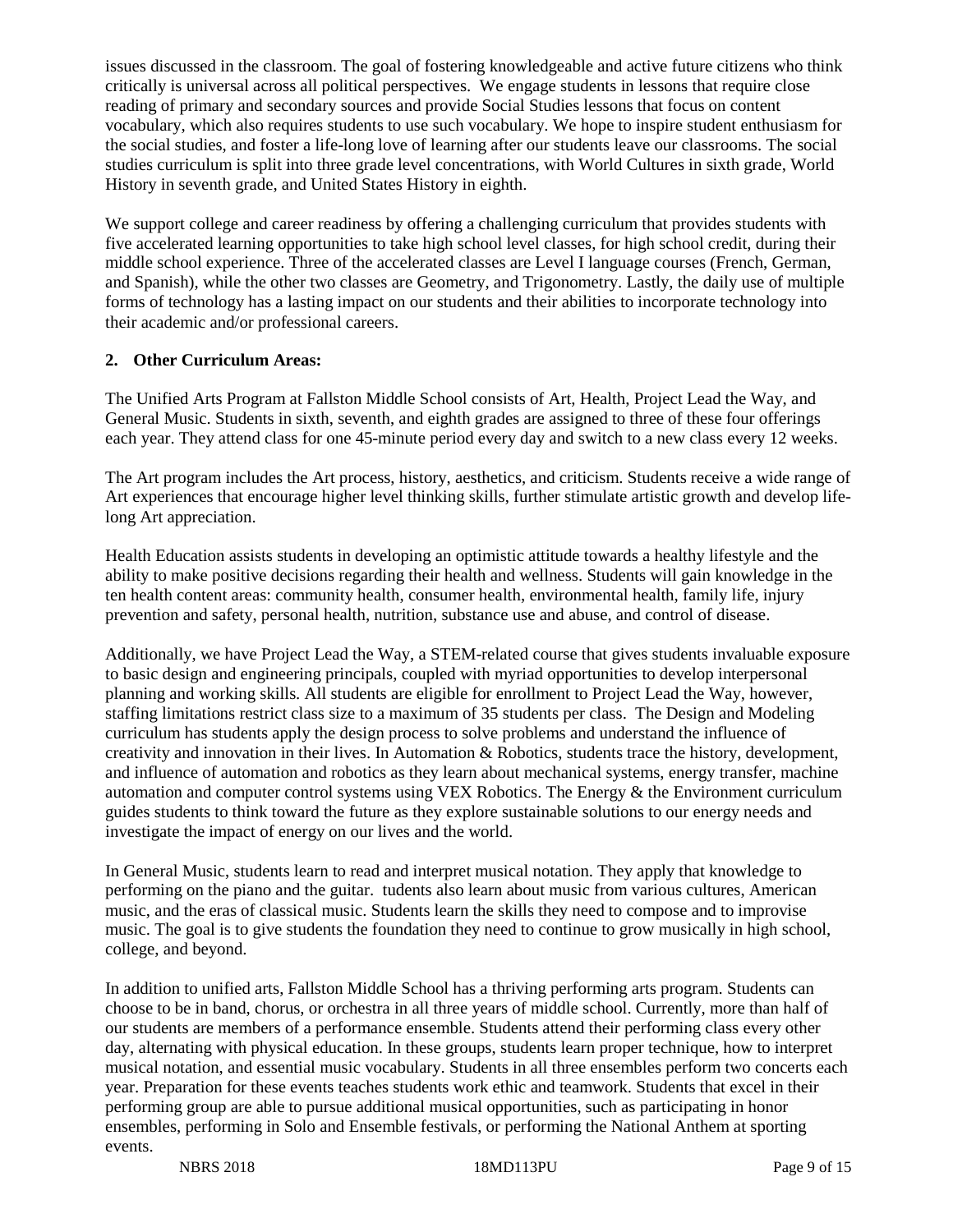The physical education program at Fallston Middle School encourages students to seek a healthy and active lifestyle. Through cognitive, affective and psychomotor development, students gain the tools necessary to be physically active for a lifetime. Our physical education staff seeks to tailor instruction to meet the needs of all learners through lesson and activity enhancement, extensions and modifications. Our program centers on five general movement themes, including throwing and catching, striking, integrated movement, group initiatives and fitness. Through a sequential and developmentally appropriate instructional approach, students are able to learn and apply the skills necessary to engage in a variety of individual, team, competitive and cooperative activities. We believe that participation in a wide variety of activities enhances the students' ability to identify activities that they can pursue for their own personal wellness. Students are encouraged to take an active role in their learning through a variety of student-centered practice, problem solving and skill application activities. We continually assess student performances in order to provide feedback to the students and guide teachers in developing future activities. In addition to our general curriculum, students have the opportunity to engage in a school-wide fitness run, the renowned Hoops for Heart program, a low ropes adventure program and FitnessGram, a personal fitness assessment.

For almost twenty-five years, Fallston Middle School has offered a robust, foreign language curriculum to the majority of eighth grade students. With a focus on meaningful communication and critical thinking, teachers prepare students for the rigors of sequential, upper level studies. Level I French, German, and Spanish classes meet daily and engage students linguistically in real-life contexts, exploring current topics and themes through interdisciplinary projects and activities. In addition to the full year, Level I courses, Fallston Middle School was instrumental in pioneering the Spanish Discovery Program, an introductory trimester language program now offered at various middle schools throughout Harford County Public Schools. It should be noted that our students actually earn high school credit for successfully completing a full year of Level I French, German, or Spanish.

#### **3. Instructional Methods, Interventions, and Assessments:**

When it comes to instruction, the increase in the availability of classroom technology, used on a daily basis, has led to the formation of a blended learning approach. At Fallston Middle School, the blended approach to instruction has led teachers to strike a balance between tradition pedagogical practices and the inclusion of digital platforms. In core content classrooms, it has become increasing commonplace to use digital textbooks and hardcover textbooks and novels. The emergence of the digital platform, as an option, created opportunities for teachers to extend classroom experiences into the students' homes.

In mathematics, we offer our sixth and seventh grade students access to First in Math, a program that helps students build a strong foundation of fundamental math skills. The digital platform allows students to access First in Math at their convenience, when school is not in session. The program is actively promoted throughout the school year and in June, we formally recognize the two 30 First in Math performers for each grade.

In language arts, the use of digital platforms provides students with options to interact with text electronically when they are using laptops. Students can digitally mark the text as they read, which could be something as simple as highlighting facts in green and opinions in yellow. Additionally, students rapidly move through the text by creating digital books. The use of a blended approach to instruction allows for differentiation of instruction as teachers can quickly identify students to work in one medium (textbooks), while others use laptops. An added benefit is the option for teachers to post digital work on their web pages, allowing students to access the material from home. This is a tremendous option for students who were absent from school. The Scholastic Reading Inventory (SRI) is widely used by teachers, as reading is such an integral part of the culture at Fallston Middle School. Students take the SRI in the fall, winter, and spring of each school. We monitor results to assess progress, as well as identify areas of concern.

The digital platform has made its way into special areas too. It is now commonplace to walk into a physical education classroom and see iPods or iPads being used by students as they pause to reflect on their level of mastery relative to the lesson objectives. An example of this might involve a lesson that focuses on the development of striking skills. The teachers can use the iPads to provide visual feedback to students,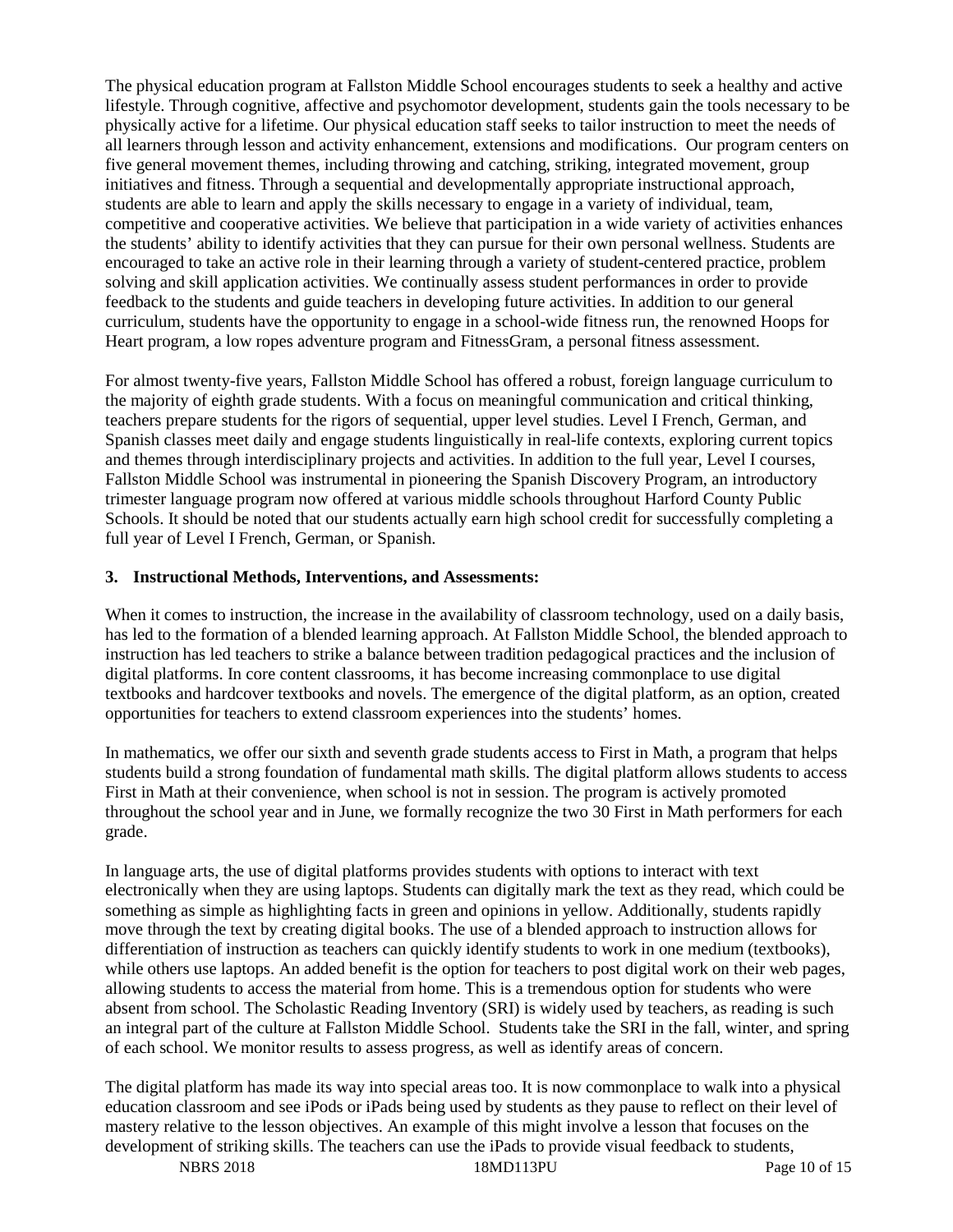allowing them to highlight examples of students mastering the objectives, as well as spotlight areas that need more work. Students often analyze themselves using footage recorded on their iPads. Additionally, physical education teachers have converted some of their assessments into digital form, shortening the time it takes to grade assessments and provide feedback. The results are one of several factors used to inform placement and instruction.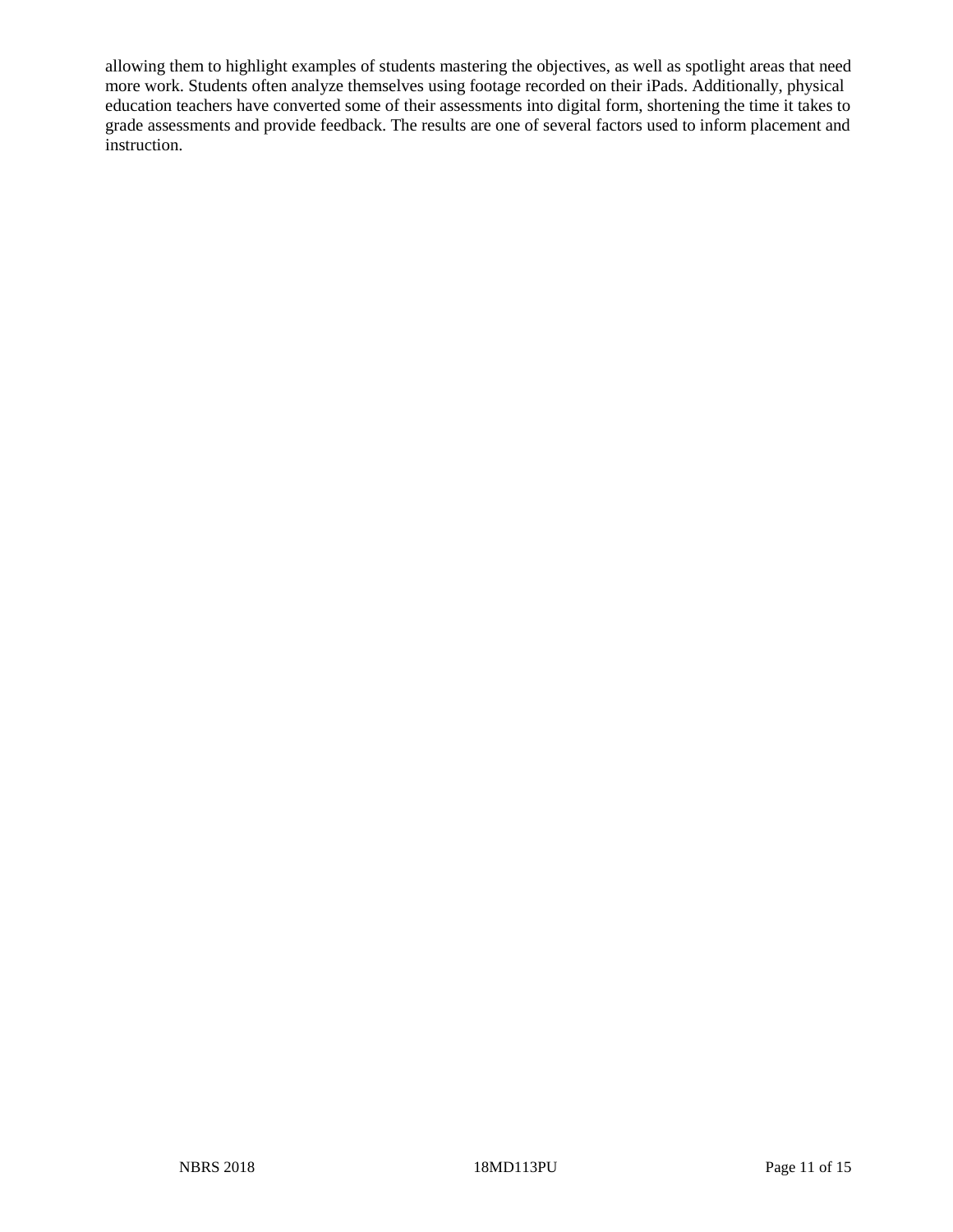## **1. School Climate/Culture:**

Our school is a learning community that is committed to providing rigorous, high quality instruction in a safe and welcoming environment that fosters and encourages life-long learners. Students start their day with a warm welcome from their enthusiastic administration and teachers. The staff create and deliver meaningful, engaging and differentiated lessons that encourages real-life application. We motivate students through the PBIS program, which we have proudly participated in for over a decade. The program inspires students to act responsibly, demonstrate organization, achieve with a high-level of success and exhibit responsibility. We recognize and celebrate our students on a daily, weekly, monthly and quarterly basis with activities that make students feel important. One of our students' favorite celebrations is our annual school wide fair that has many activities including a teacher dunk booth. We also offer a variety of extracurricular activities, such as STEM, SGA, STARS, art club, and sports intramurals. These along with many other activities stimulate and enrich students' mental and physical wellness.

Our students receive recognition in several different ways during each school day. We start our morning with announcements that acknowledge student achievement in all content areas. For example, the Math Counts leaders and the Outstanding Physical Education Students. Teachers and staff acknowledge students' positive behavior and accomplishments with ROAR coupons. Students use these coupons for participation in special school activities (i.e., crazy sock day) and prizes throughout the year. Grade-level teams have created individualized programs and activities to applaud their students' success. In addition, the administration hosts a quarterly Honors Awards Ceremony that recognizes students and their high grade point averages. Parents and grandparents join us for this remarkable celebration. To end an incredible school year, students and staff participate in a fun-filled spirit week.

Our students' success is a direct reflection of our dedicated staff. Our administration does not let a day go by without making the staff feel appreciated and valued. Each week, three staff members receive recognition as "Staff Member of the Week". They enjoy a special parking spot and a free lunch. At our monthly faculty meetings, staff have the opportunity to write a kudos note to a coworker. During observation conferences, staff members receive praise for their continuous enthusiasm and devotion to the students. The staff also share a strong comradery, which is evident day-to-day as we celebrate and support one another.

## **2. Engaging Families and Community:**

Fallston Middle school is the cornerstone of the Fallston Community whether it is school-sponsored activities, Parks and Recreation activities or PTA events; the numbers truly speak for themselves. The FMS PTA has a total of 546 paid memberships, which include 69 teacher/faculty and staff members. The PTA has raised over \$15,700 dollars in Pay it Forward donations for use in improving resources and providing support to the FMS community. FMS and the PTA hosts parent seminars to provide additional information or resources for families including internet safety, adolescent mental health issues, brain development, Maryland 529 planning and transitioning of students between the various Fallston schools. FMS often collaborates with the high school in presenting valuable information related to drugs, safety and transition through a joint collaboration of speakers and activities.

Each year FMS hosts a PBIS ROAR fair as a reward for students demonstrating the qualities of Respect, Organization, Achievement and Responsibility. Over 50 parent volunteers, from all three-grade levels, come to work the various booths for the daylong fair. In addition, the Fallston Volunteer Fire Company brings their emergency vehicles, Fallston High School Art Students do caricatures, students have an opportunity to dunk some Fallston Middle School teachers, and the School Resource Officer uses his radar gun to measure fast pitch speeds. Parents are constantly present in the school whether they are hosting special treats for the teachers, making copies, helping with American Education week or assisting with our nationally recognized Hoops for Heart Program. For the last ten years, FMS consistently raised over \$20,000 funds for the American Heart Association with consistent recognition/placing in the top 10 of all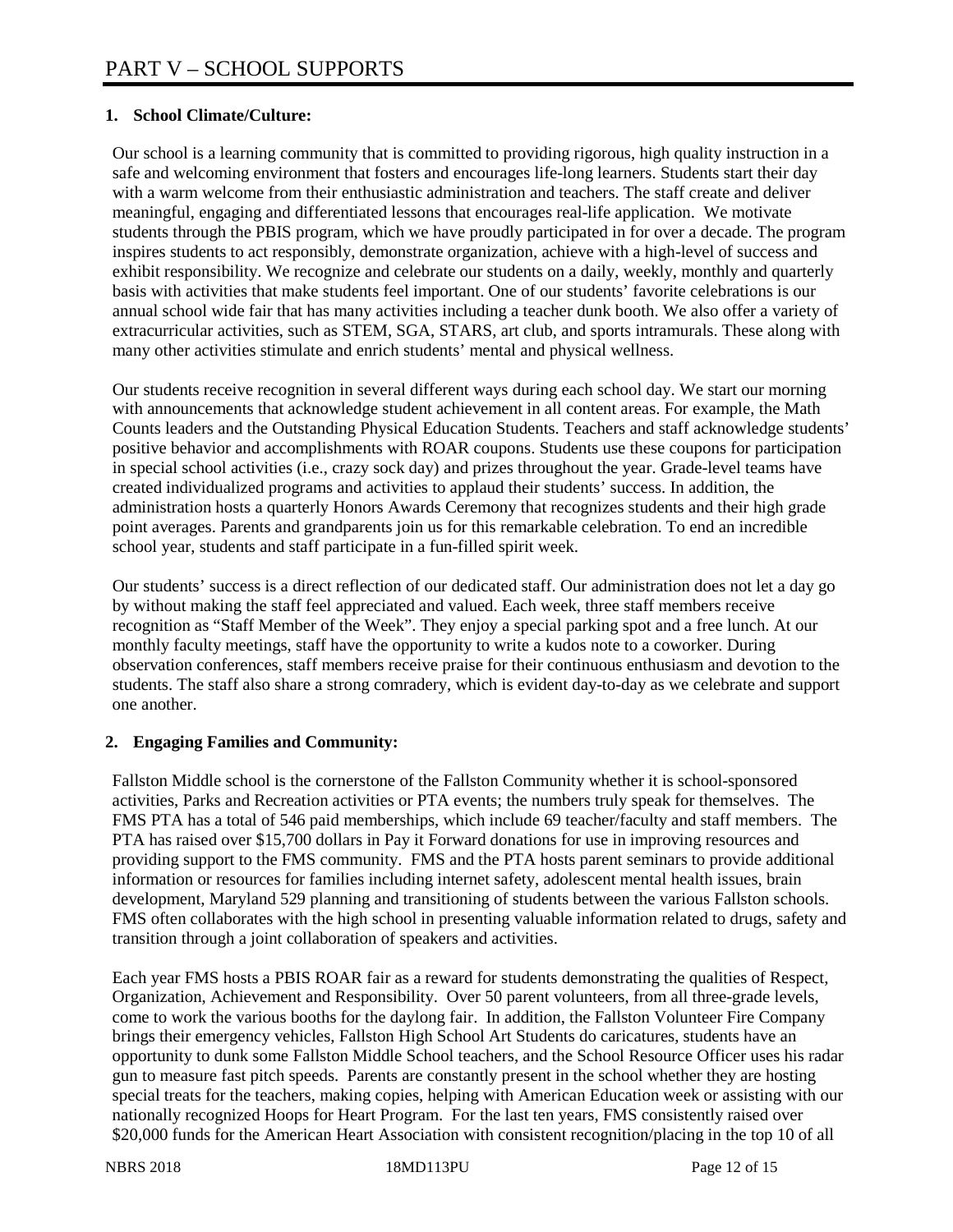schools nationally for our fund raising efforts. FMS has raised over \$200,000 in the last ten years and we are only one of a few schools that can make that claim. Eighty percent of all FMS students participate in this program.

FMs partners with various local churches to provide food and gifts for our school's needy families during Christmas and Thanksgiving so that all students can have a good meal and a happy holiday. Students in the National Honor Society make peanut butter and jelly sandwiches for a local church to help feed the homeless and they collect Pennies for Patients for those suffering in our local hospitals. Our student government does an annual food drive for the Harvest for the Hungry in MD. Students in our school participate in a multitude of service learning projects that help people worldwide as well as making community changing donations to the Fallston Humane Society and contributing to the local Sheriff's Office Toy Drive. Students at FMS learn to be good citizens of the world and feel the value and the impact of their philanthropic participation in helping their local community.

#### **3. Professional Development:**

Fallston Middle School was an early adapter of the Bring Your Own Technology (BYOT) movement. The infusion of technology, which was usually in the form of a cell phone or small tablet, gave teachers another platform to use for instruction. Suddenly, lessons that once required teachers to reserve a computer lab could now conducted in a traditional classroom environment. This gave teachers greater flexibility when planning lessons, as well as giving students a safe platform for using their electronic devices. Over time, teachers developed a number of ways to communicate when it was necessary to use an electronic device in their respective classes. Some of the different strategies used to alert students when a BYOT Day was approaching include posting colored signs on classroom doors, posting signs near lockers, posting information on teacher web pages, and sending messages to students via the Remind app. Soon, students know precisely where to look in a classroom, door, or hallway, to determine if it was a BYOT Day for a specific class.

A healthy, productive relationship already existed between content teachers and the media specialist, making it seamless to incorporate research techniques taught in the Media Center with BYOT strategies now used in classrooms. Additionally, content specialists, from central office, routinely collaborate with our school to deliver updated approaches for incorporating lessons from the curriculum guides. Harford County Public Schools introduced an online platform called itslearning. Many of the classroom-based lessons found on itslearning contain enhanced approaches to instruction, allowing teachers to take full advantage of the different options a digital lesson offers. Additionally, teachers received professional development on the itslearning platform. Some of the sessions were offered during the summer, with teachers receiving stipends to attend the sessions. The district also supported teachers by providing learning modules of the district's homepage. We provided professional development at our school by utilizing the skillsets of teachers who took advantage of opportunities to explore the itslearning platform during the summer sessions, as well as inviting teacher specialists from the Central Office, to provide content specific professional development during teachers' planning periods.

A school-based professional development team used surveys to collect teacher input regarding the types of learning activities they were interested in completing. Acting on the feedback from teachers, the professional development team created sessions that allowed for teacher differentiation based on individual preferences. Research has shown that teachers place a greater value on professional development when they view the offerings as relevant. One of the early professional development days centered on Special Education. Working closely with personnel from the Office of Special Education, we were able to offer a variety of sessions that gave teachers several options from which to choose. Feedback garnered from teachers on the session critiques confirmed that they valued the sessions and the autonomy to select the sessions they felt they would most benefit from attending.

The district releases a professional development calendar at the start of each school year. The calendar details dates when professional development will occur in regional locations and when it will be school based. Throughout the school year, teachers meet weekly with their grade level content peers, and monthly as departments, to review classroom data collected from common assessments. The discussions that follow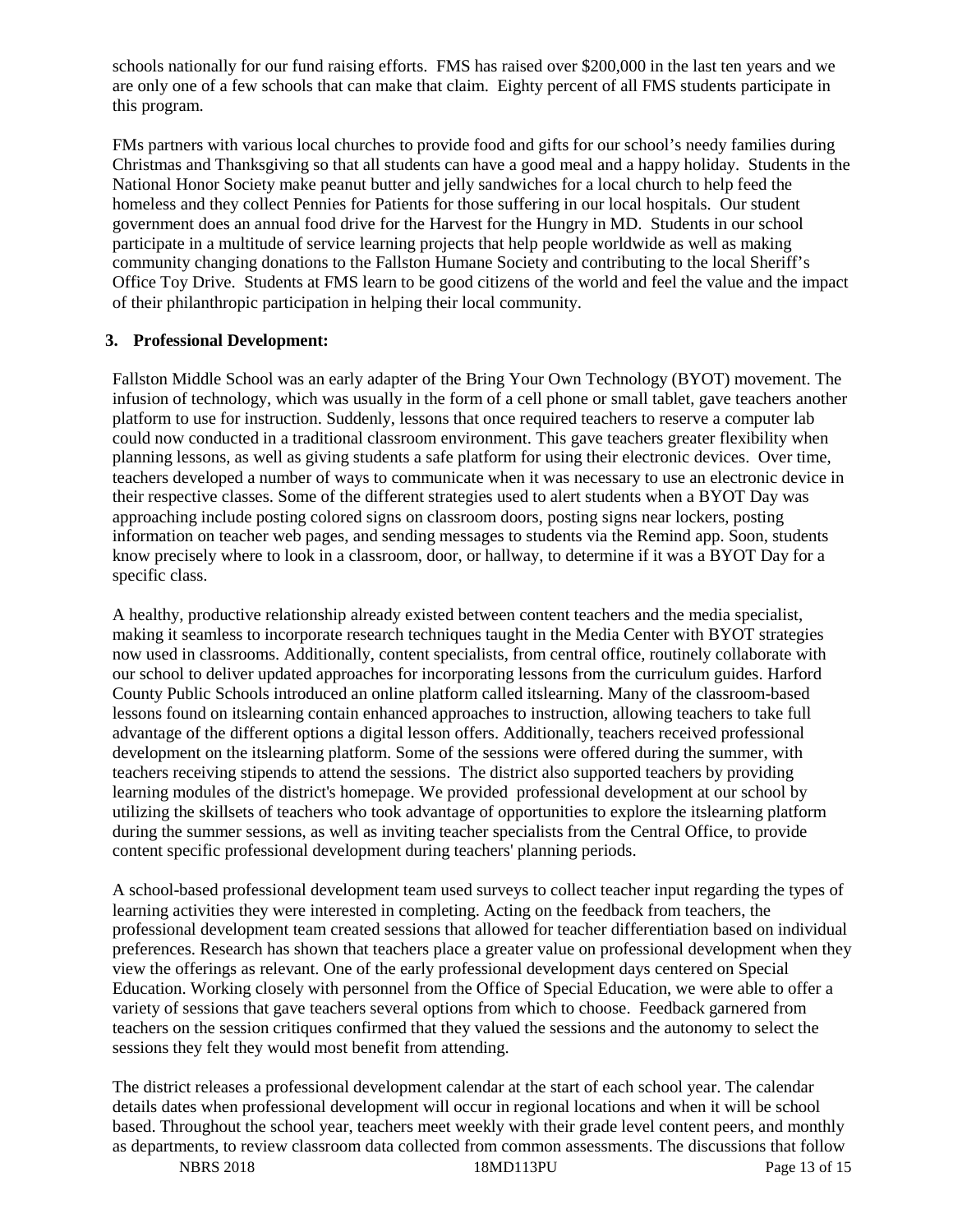those sessions often lead to adjustments in instructional practice. This process is called a Classroom-Focused Improvement Process (CFIP) and the district has used it for nearly a decade. Common planning time for grade level peers is a necessary component, without which the process would be difficult to implement.

### **4. School Leadership:**

The Instructional Leadership Team (ILT) at Fallston Middle School consists of a principal, two assistant principals, and a part-time teacher mentor. The Instructional Leadership Team has many responsibilities, including the implementation of the teacher observation and evaluation process, planning and delivering meaningful professional development, supporting a vibrant Parent Teacher Association, and managing the physical plant. A key principle for the leadership team is to encourage and support the teachers as they form close working relationships with each other and the community they serve.

Last year, the impact of those efforts, collectively viewed through the lens of the entire eighth grade body of students, revealed to the principal during a series of interactions with those students. The principal asked every eighth grade student two simple prompts: Tell me something you like about the school and Tell me something you dislike about the school. The results were astounding, as the majority of responses, regarding what they liked centered on their teachers. Many commented on how they felt supported, challenged, and cared for by their teachers. Others referenced their teachers' willingness to offer extra help, often before school, during lunch, and after school. The students made it clear that they appreciated the teachers going extending themselves in an effort to help students. Most of the comments regarding what students did not like about the school centered on the cafeteria. They either complained about the food or about not being able to sit wherever they wanted. The results were shared with students ding a subsequent session, with the teachers during a faculty meeting, and with the superintendent and her leadership team during a school visit.

Empowering teachers to make decisions that serve the best interests of the students, is just one example of the important roles teachers have at this school. Additionally, teachers have a tremendous voice as members of the School Performance and Achievement (SPA) Team. Charges for the team include ensuring that all students achieve at high standards or make significant academic growth in all content areas, as well as creating an environment that is safe, caring, and conducive to learning. Several teachers, who are also parents, serve on this committee. The SPA Team creates a school improvement plan, which includes instructional goals for the school year. The SPA Team meets monthly, updates the goals quarterly, and acts as a sounding board for other school initiatives.